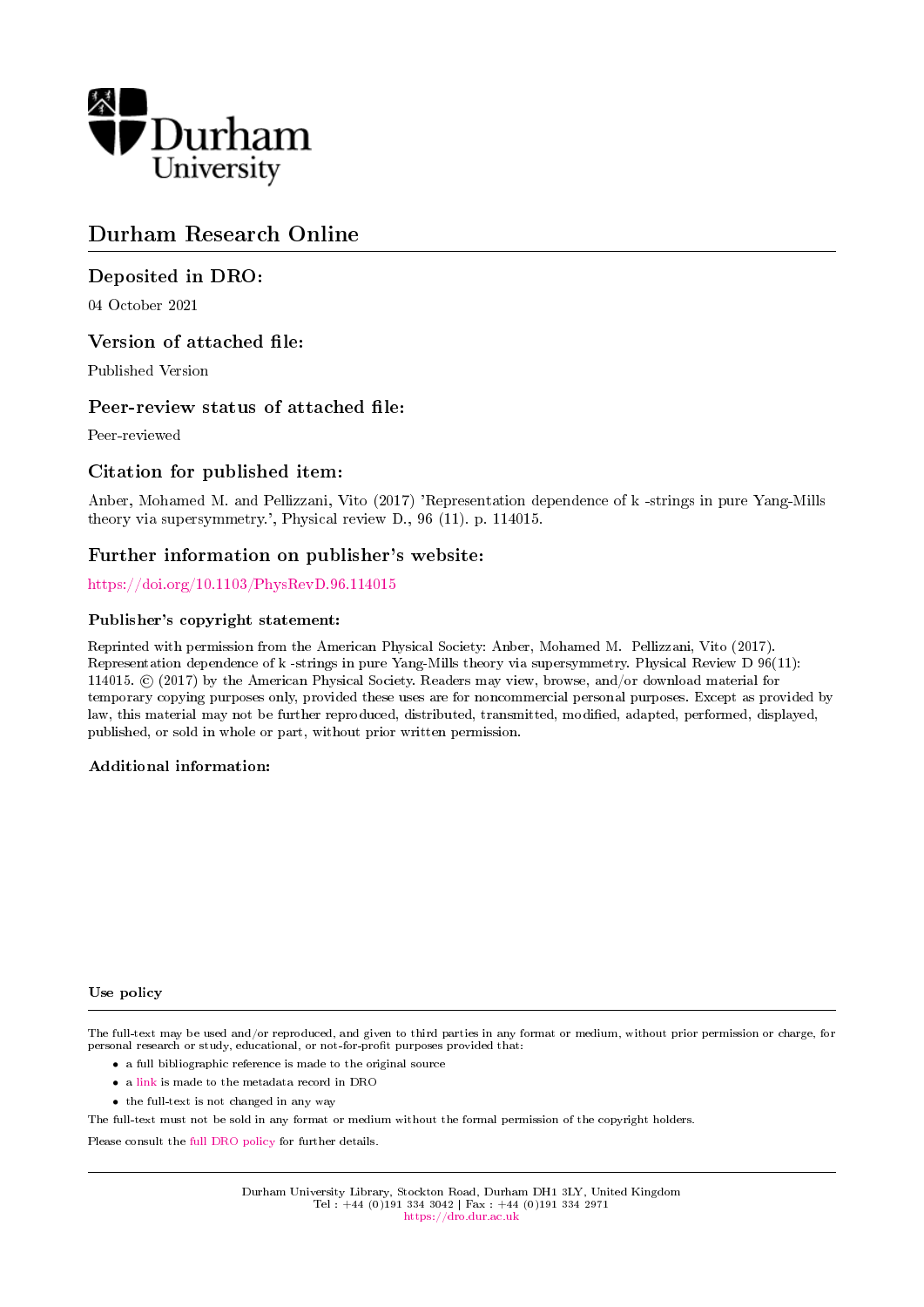## Representation dependence of k-strings in pure Yang-Mills theory via supersymmetry

Mohamed M. Anber<sup>\*</sup>

Department of Physics, Lewis & Clark College, Portland, Oregon 97219, USA

Vito Pellizzani[†](#page-1-1)

<span id="page-1-3"></span><span id="page-1-2"></span>Institute de Théorie des Phénomènes Physiques, École Polytechnique Fédérale de Lausanne, CH-1015 Lausanne, Switzerland (Received 27 October 2017; published 14 December 2017)

We exploit a conjectured continuity between super Yang-Mills on  $\mathbb{R}^3 \times \mathbb{S}^1$  and pure Yang-Mills to study k-strings in the latter theory. As expected, we find that Wilson-loop correlation functions depend on the N-ality of a representation  $R$  to the leading order. However, the next-to-leading order correction is not universal and is given by the group characters, in the representation  $\mathcal{R}$ , of the permutation group. We also study W-bosons in super Yang-Mills. We show that they are deconfined on the string world sheet, and therefore, they can change neither the string N-ality nor its tension. This phenomenon mirrors the fact that soft gluons do not screen probe charges with nonzero N-ality in pure Yang-Mills. Finally, we comment on the scaling law of k-strings in super Yang-Mills and compare our findings with strings in Seiberg-Witten theory, deformed Yang-Mills theory, and holographic studies that were performed in the 't Hooft large-N limit.

DOI: [10.1103/PhysRevD.96.114015](https://doi.org/10.1103/PhysRevD.96.114015)

#### I. INTRODUCTION

Flux tubes, or strings, are among the most fascinating objects in physics. They emerge as long-distance phenomena of various field theories, from the Abelian Higgs model to quantum chromodynamics (QCD). Although we have a good understanding of Abelian strings (Abrikosov-Nielsen-Olesen type [\[1,2\]](#page-9-0)), QCD strings remain poorly understood [\[3,4\],](#page-9-1) thanks to the strong coupling of QCD.

One of the important questions in Yang-Mills theories is how the string tension depends on the representation of the probe charges. The general lore, which is based on a pure physical argument, is that the string tension cannot depend on the representation. Instead, it can only depend on its N-ality. The N-ality of a representation R of  $su(N)$  is defined as the number of boxes in the Young tableau of  $R$ modulo N. The physical argument in pure Yang-Mills goes as follows: since one can convert one representation  $\mathcal{R}_1$ with N-ality k to another representation  $\mathcal{R}_2$  with the same N-ality by emitting soft gluons,<sup>1</sup> the string tension  $\sigma_k$  will depend only on the N-ality k and not on the representation. Unfortunately, it is extremely difficult to provide a direct mathematical proof of such an intuitive argument; the strong coupling nature of QCD hinders the chances to find such a proof.

Lattice field theory provides a nonperturbative definition of strongly coupled theories, and therefore, one hopes that direct simulations of Yang-Mills theory can provide complete nonperturbative pictures of QCD strings. Practical lattice simulations of QCD, however, suffer from lattice artifacts, leading to some dependence of the string tension on the representation [5–[7\],](#page-9-2) which is particularly evident in the case of a large number of colors. This is because the relaxation time of higher representation strings can be exponentially large, which mistakenly can signal a dependence of the string tension on the representation rather than its N-ality. Lattice strong coupling expansion, in addition, suffers from the same artifact [\[8\]](#page-9-3).

Fortunately, the AdS/CFT correspondence can shed some light on the question at hand. In particular, it was shown in [\[8\]](#page-9-3) (also see [\[9\]](#page-9-4)) that the expectation value of the Polyakov loop in a representation  $\mathcal R$  is given by  $\langle \mathcal{P}_R \rangle = F(\mathcal{R})e^{-\sigma_k A}$ , where A is the area of the Polyakov loop. Thus, as expected, the string tension depends only on the N-ality  $k$ , while there is a nonuniversal representation dependent prefactor  $F(\mathcal{R})$ . This behavior, however, was shown only in the 't Hooft large-N limit, leaving behind the finite N case with no direct answer.

The lack of a direct proof of the expected universality of string tension, specifically for finite  $N$ , calls for a new perspective on the problem. A novel way to approach strongly coupled pure Yang-Mills is to exploit a conjectured continuity that first appeared in [\[10\]](#page-9-5). This is a continuity between softly broken (via a mass term)  $\mathcal{N} = 1$  super Yang-Mills on  $\mathbb{R}^3 \times \mathbb{S}^1$ , where  $\mathbb{S}^1$  is a spatial rather than a thermal circle, and pure Yang-Mills at finite

<span id="page-1-0"></span>[<sup>\\*</sup>](#page-1-2) manber@lclark.edu

<span id="page-1-1"></span>[<sup>†</sup>](#page-1-3) vito.pellizzani@epfl.ch

<sup>&</sup>lt;sup>1</sup>The gluons are in the adjoint representation, and hence they have zero N-ality. Also, remember that in pure Yang-Mills there is no dynamical matter that can screen the probe charges.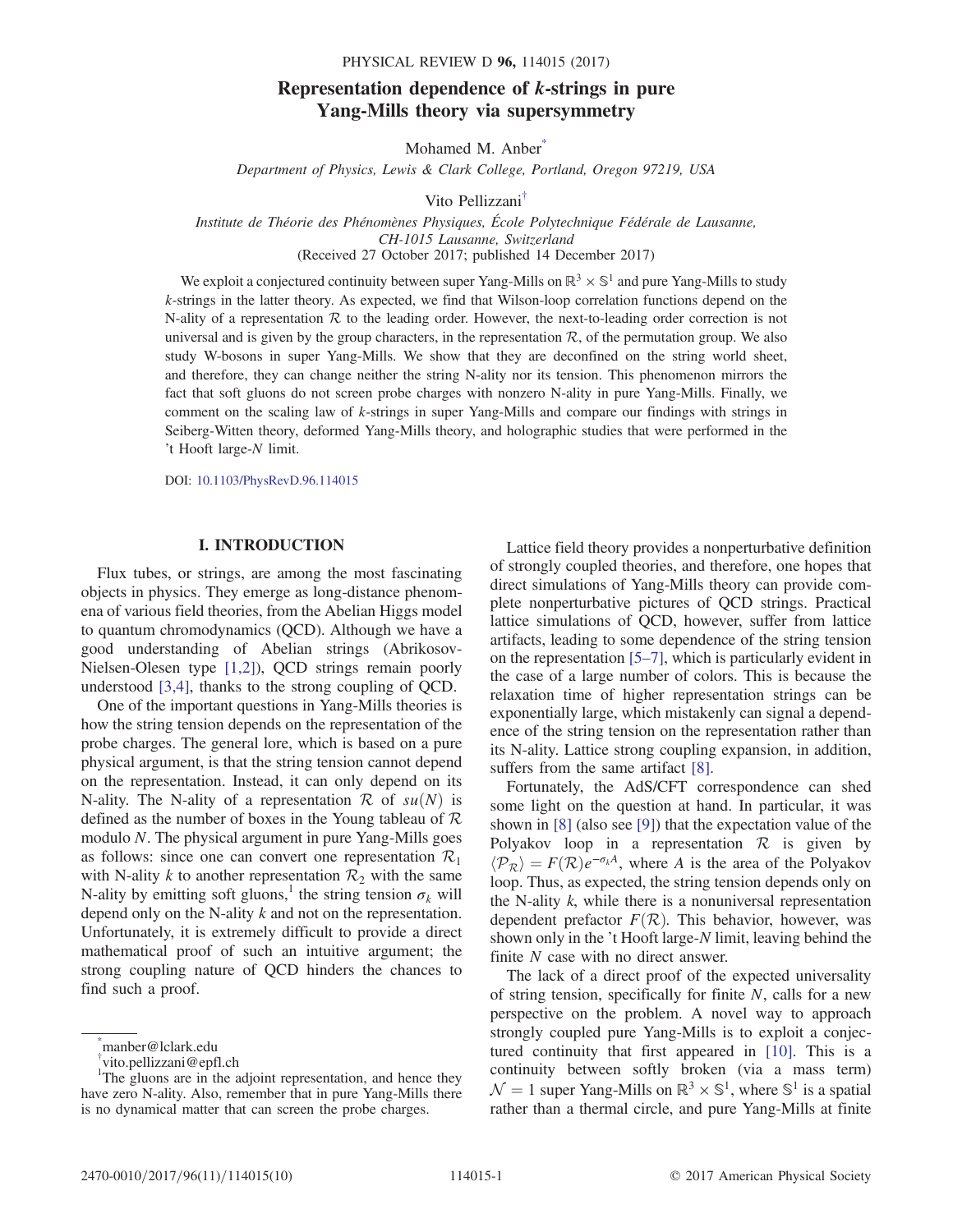<span id="page-2-0"></span>

FIG. 1. Continuity between mass deformed  $\mathcal{N} = 1$  super Yang-Mills on  $\mathbb{R}^3 \times \mathbb{S}^1$  and pure Yang-Mills at finite temperature. The red thick curve in the lower left corner is the phase separation between the center-symmetric and center-broken phases in super Yang-Mills on  $\mathbb{R}^3 \times \mathbb{S}^1$ . This part of the phase diagram is under analytical control since the theory is in its weakly coupled semiclassical regime. The black curve in the upper right corner is the phase separation between the confined and deconfined phases of the strongly coupled pure Yang-Mills. This part of the curve can be envisaged using lattice Monte Carlo simulations. The dotted curve is conjectured to be smoothly connecting both the weakly coupled and strongly coupled theories.

temperature. According to this continuity, the quantum phase transition in the former theory is continuously connected to the thermal phase transition in the latter one. This is illustrated in Fig. [1](#page-2-0). At small circle circumference  $L$  and small gaugino mass  $m$  (this is the lower left corner, the red curve, of Fig. [1](#page-2-0)) the theory is confining, is in a weakly coupled regime, has a preserved  $\mathbb{Z}_N$  center symmetry, and is under complete analytical control. Therefore, by varying  $m$  or  $L$  the theory experiences a quantum phase transition and one goes from a centersymmetric phase (at small  $m$  and  $L$ ) to a center-broken phase (larger values of  $m$  and  $L$ ). On the other hand, as  $m \to \infty$  the gaugino decouples and the theory flows to a pure Yang-Mills over  $\mathbb{S}^1$  (the right side in Fig. [1\)](#page-2-0). This is a pure Yang-Mills theory<sup>2</sup> at finite temperature  $T = 1/L$ . This is a strongly coupled theory whose phase transition can only be inferred from strong coupling calculations, e.g., lattice simulations. According to the continuity conjecture in [\[10\],](#page-9-5) the quantum phase transition in super Yang-Mills is continuously connected to the thermal phase transition in pure Yang-Mills. This continuity is indicated by the dashed line in the intermediate region in Fig. [1.](#page-2-0) Despite the fact that a proof of the continuity is still lacking, many checks have shown that various physical observables share the same qualitative behavior in both limits  $m \to 0$  and  $m \to \infty$ . This includes the nature of phase transition, i.e., first versus

<span id="page-2-1"></span>

FIG. 2. There are two types of strings in super Yang-Mills on  $\mathbb{R}^3 \times \mathbb{S}^1$ . The first type (green line), which we denote by  $\mathcal{S}_{\mathbb{R}^3}$ , is the string between two probe charges located on the  $\mathbb{R}^2$  plane. The other type of strings (red curve), which we denote by  $S_{\mathbb{S}^1}$ , wraps around the  $\mathbb{S}^1$  circle. It is this second type of strings that can be interpreted as pure Yang-Mills k-strings in the limit  $m \rightarrow \infty$ .

second order [\[10](#page-9-5)–13]; the dependence of the critical temperature on the  $\theta$  angle [\[14\]](#page-9-6); and the dependence of the fundamental string on temperature [\[12\].](#page-9-7)

In the present paper we push the continuity even further: we check whether correlation functions in the mass deformed  $\mathcal{N} = 1$  super Yang-Mills on  $\mathbb{R}^3 \times S^1$  and in pure Yang-Mills are continuously connected. This demands that correlation functions do not experience a phase transition as long as we do not cross the phase separation line in Fig. [1](#page-2-0). The validity of this conjecture, as well as its limitations, is the main subject of the present work. If this continuity holds, then it can provide a new venue to analytically study various observables, including the strings, which are otherwise very hard to compute directly in the strongly coupled theory.

There are two types of strings in super Yang-Mills on  $\mathbb{R}^3 \times \mathbb{S}^1$ : the strings on  $\mathbb{R}^3$  between two probe charges located on the  $\mathbb{R}^2$  plane, which we denote<sup>3</sup> by  $\mathcal{S}_{\mathbb{R}^3}$ , and the strings that wrap around the circle  $\mathbb{S}^1$ , which we denote by  $S_{\mathbb{S}^1}$ . According to the continuity picture, the  $S_{\mathbb{S}^1}$  strings are the "would-be" k-strings in pure Yang-Mills theory in the limit  $m \to \infty$ ; the  $\mathbb{S}^1$  circle (which is a spacelike circle) becomes the thermal circle in pure Yang-Mills in the decoupling limit. This picture is depicted in Fig. [2.](#page-2-1)

In particular, in this work we calculate the tension of these would-be k-strings in pure Yang-Mills theory. This is carried out by computing the Polyakov-loop correlator in super Yang-Mills deep in the weak-coupling confining regime. This is the Polyakov loop that wraps around the spatial  $\mathbb{S}^1$ circle:  $\mathcal{P}_R = \text{Tr}_R \exp[i \oint_{\mathbb{S}^1} A_3]$ , where  $A_3$  is the gauge field<br>component along the circle and the trace is taken in component along the circle and the trace is taken in representation  $R$ . Because the theory is in a gapped phase, then for a very large separation between two Polyakov loops one has  $\lim_{r\to\infty} \langle \mathcal{P}_R(\mathbf{0}) \mathcal{P}_R^{\dagger}(r) \rangle = \mathcal{F}_R e^{-\sigma_R rL}$ , where  $\sigma_R$  is a constant that can be exactly determined since the theory constant that can be exactly determined since the theory is in a calculable regime. According to the conjectured continuity,  $\sigma_R$  should correspond to the string tension in

<sup>&</sup>lt;sup>2</sup>In the limit  $m \to \infty$  there is no dynamical matter. Hence, the fact that we started with a spatial, rather than a thermal, circle does not make any difference, since the gauge fluctuations always obey periodic boundary conditions.

<sup>&</sup>lt;sup>3</sup>The  $S_{\mathbb{R}^3}$  strings in deformed Yang-Mills theory are thoroughly studied in [\[15\]](#page-9-8). A similar study of  $S_{\mathbb{R}^3}$  in super Yang-Mills is left for a future work.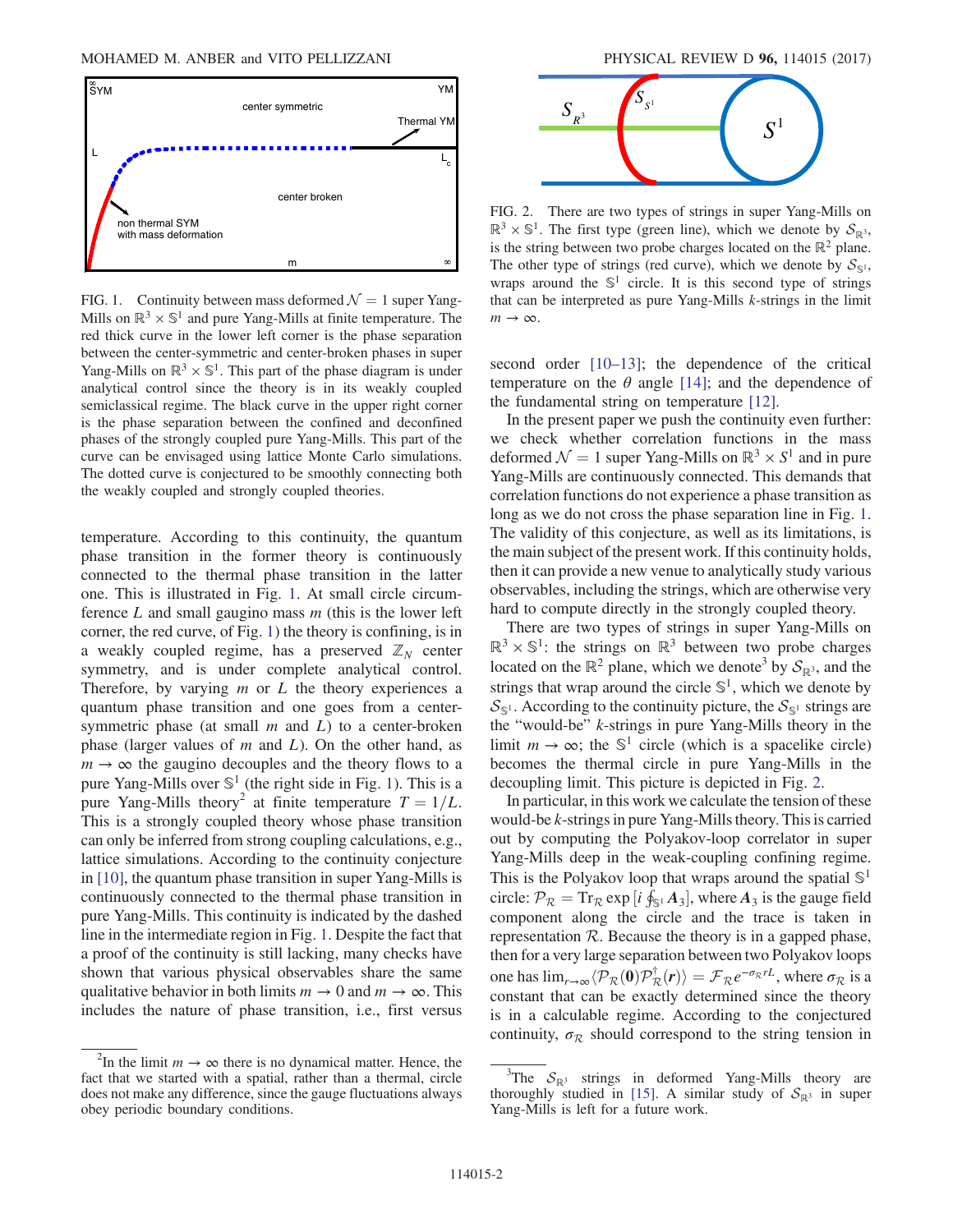pure Yang-Mills that also wraps around  $\mathbb{S}^1$ . Thus, by computing the trace in any representation  $R$ , one can infer the dependence of the string tension on  $R$ . Our calculations show that for any finite N the string tension  $\sigma_R$  depends, to leading order, on the N-ality of the representation  $\mathcal{R}$ . The precoefficient  $\mathcal{F}_R$ , however, is found to depend on the representation. Albeit in a weakly coupled regime, this is the first direct proof of the leading-order independence of the string tension of its representation for finite N.

Our work is organized as follows. In Sec. [II](#page-3-0) we review the basics of mass deformed super Yang-Mills on  $\mathbb{R}^3 \times \mathbb{S}^1$ and set up the notation and convention. Since this topic has been studied in great detail in the literature, we only provide the necessary formalism that enables the reader to grasp the main ideas. The main results of this section are Eqs. [\(17\)](#page-5-0)–[\(19\)](#page-5-1). Experts can skip this section to Sec. [III](#page-5-2), where we provide a direct proof that the Polyakov-loop correlator depends, to leading order, on the N-ality of a representation. In Sec. [IV](#page-7-0) we study the W-bosons on the string world sheet of super Yang-Mills. We show that these bosons are deconfined on the string, and therefore, they cannot affect the string tension or its N-ality. Finally in Sec. [V,](#page-8-0) we comment on the scaling of the  $S_{\mathbb{S}^1}$  strings and their large-N limit and we compare our findings with strings in the Seiberg-Witten and deformed Yang-Mills theories.

#### <span id="page-3-0"></span>II. MASS DEFORMED SUPER YANG-MILLS

We consider  $\mathcal{N} = 1$  super Yang-Mills theory on  $\mathbb{R}^3 \times \mathbb{S}^1$ . This is an su(N) Yang-Mills theory endowed with a single adjoint Weyl fermion (gaugino) obeying periodic boundary conditions along the circle  $\mathbb{S}^1$ . If we take the circumference of the circle,  $L$ , to be much smaller than the strong scale of the theory  $\Lambda$ , i.e.,  $N\Lambda L \ll 1$ , then the theory enters its weakly coupled regime and becomes amenable to semiclassical treatment. Upon dimensionally reducing from  $3 + 1$  to 3 dimensions, the theory generates a scalar field, which is the Wilson line holonomy along the circle:  $\mathbf{\Phi} = \int_{\mathbb{S}^1} A_3$ . Supersymmetry guarantees the vanish-<br>ing of the perturbative potential  $V(\mathbf{\Phi})$  that results from ing of the perturbative potential  $V(\Phi)$  that results from integrating out the tower of massive Kaluza-Klein excitations of gauge bosons and gauginos. Thus, the theory has a perturbatively exact flat direction such that turning on any nonzero value of  $\Phi$  causes the breaking of  $su(N)$  to the maximum Abelian torus  $u(1)^{N-1}$ . In three dimensions the photons are dual to scalars, and hence, the 3-D longdistance effective field theory contains massless scalars and fermions not charged under  $u(1)^{N-1}$ . The action of the theory reads theory reads

$$
S = \frac{1}{L} \int d^3x \left\{ -\frac{1}{g^2} (\partial_\mu \Phi)^2 - \frac{g^2}{16\pi^2} (\partial_\mu \sigma)^2 - i \frac{2L^2}{g^2} \bar{\lambda} \bar{\sigma}^\mu \partial_\mu \lambda \right\},\tag{1}
$$

where  $g$  is the four-dimensional coupling which is kept small,  $\sigma$  are the dual photons, and  $\lambda$  are the fermions. All light fields have components only along the Cartan generators  $\mathbf{H} = (H_1, H_2, \dots, H_{N-1})$ , which are denoted by boldface letters, e.g.,  $\sigma = (\sigma_1, \sigma_2, ..., \sigma_{N-1}).$ 

The story does not end at the perturbative sector. The theory, in addition, admits nonperturbative saddles. These are the monopole instantons which lift the flat direction and generate masses for the photons. The details of the story can be found in [\[10,12,16](#page-9-5)–18]. In essence, the monopole instantons generate the superpotential,

$$
\mathcal{W} \sim \sum_{a=1}^{N} e^{\alpha_a \cdot X + 2\pi i \tau \delta_{a,N}}, \tag{2}
$$

where X is the chiral multiplet,  $\tau = i \frac{4\pi^2}{g^2} + \frac{\theta}{2\pi}$ , and  $\theta$  is the summarized The number of  $\theta$  is the vacuum angle. The sum is over the simple roots  $\{\boldsymbol{\alpha}_a\},\$  $a=1,2,...,N-1$  as well as the affine root  $\boldsymbol{\alpha}_N = -\sum_{a=1}^{N-1} \boldsymbol{\alpha}_a$ . The inclusion of the affine root is a crucial ingredient in order for the theory to have a stable vacuum. In fact, including this root in the sum is how the theory remembers its four-dimensional origin and, as we will see, is responsible in a direct way for the observation that the string tension depends only on the N-ality of the representation to the leading order.

The superpotential will generate the scalar potential (we call it the bion potential<sup>4</sup>)  $V_{\text{bion}} = \mathcal{K}^{i\bar{j}} \frac{\partial W}{\partial x^{i}} \frac{\partial \bar{W}}{\partial x^{j\bar{j}}}$ , where  $\mathcal{K}^{i\bar{j}}$  is the Kähler potential, which to geneth erdor in the coupling the Kähler potential, which to zeroth order in the coupling constant g is given<sup>5</sup> by  $K^{i\bar{j}} = \delta^{i\bar{j}}$ . As we mentioned in the Introduction we also turn on a small gaugino mass which Introduction, we also turn on a small gaugino mass which breaks the supersymmetry softly and generates a perturbative potential. $6$  In addition, the gaugino mass lifts the monopole-instanton zero modes and gives an additional contribution to the scalar potential  $V_m$ .

The supersymmetric theory, in the small  $m$  and  $L$  regime, has a preserved center symmetry and the vacuum expectation value of the Wilson line holonomy is  $\Phi_0 = \frac{2\pi}{N} \rho$ , where  $\rho = \sum_{a=1}^{N-1} \omega_a$  is the Weyl vector, and  $\omega_a$  are the fundamental weights. Now we write

$$
\Phi = \Phi_0 + \frac{g^2}{4\pi^2}b,\tag{3}
$$

such that  $\boldsymbol{b}$  are the small fluctuations of the adjoint scalar about the vacuum. After taking the monopoles and gaugino mass into account, we find that the total bosonic Lagrangian in terms of  $\sigma$  and  $\dot{b}$  is given by

<sup>&</sup>lt;sup>4</sup>Magnetic and neutral bions are correlated events made of two monopoles, which appear as a direct sequence of  $\mathcal{K}^{i\bar{j}} \frac{\partial \mathcal{W}}{\partial X^{i}} \frac{\partial \bar{\mathcal{W}}}{\partial X^{j\bar{j}}}$ ; see  $[10,19]$  for details.

<sup>&</sup>lt;sup>5</sup>The one-loop correction to the Kähler potential was worked out in [\[12\]](#page-9-7). This correction becomes important only if the gauge group does not have a center, e.g.,  $G_2$ . See [\[12\]](#page-9-7) for details.

 ${}^{\circ}$ The perturbative potential is the one-loop contribution from the Kaluza-Klein tower of gauge bosons and massive gauginos.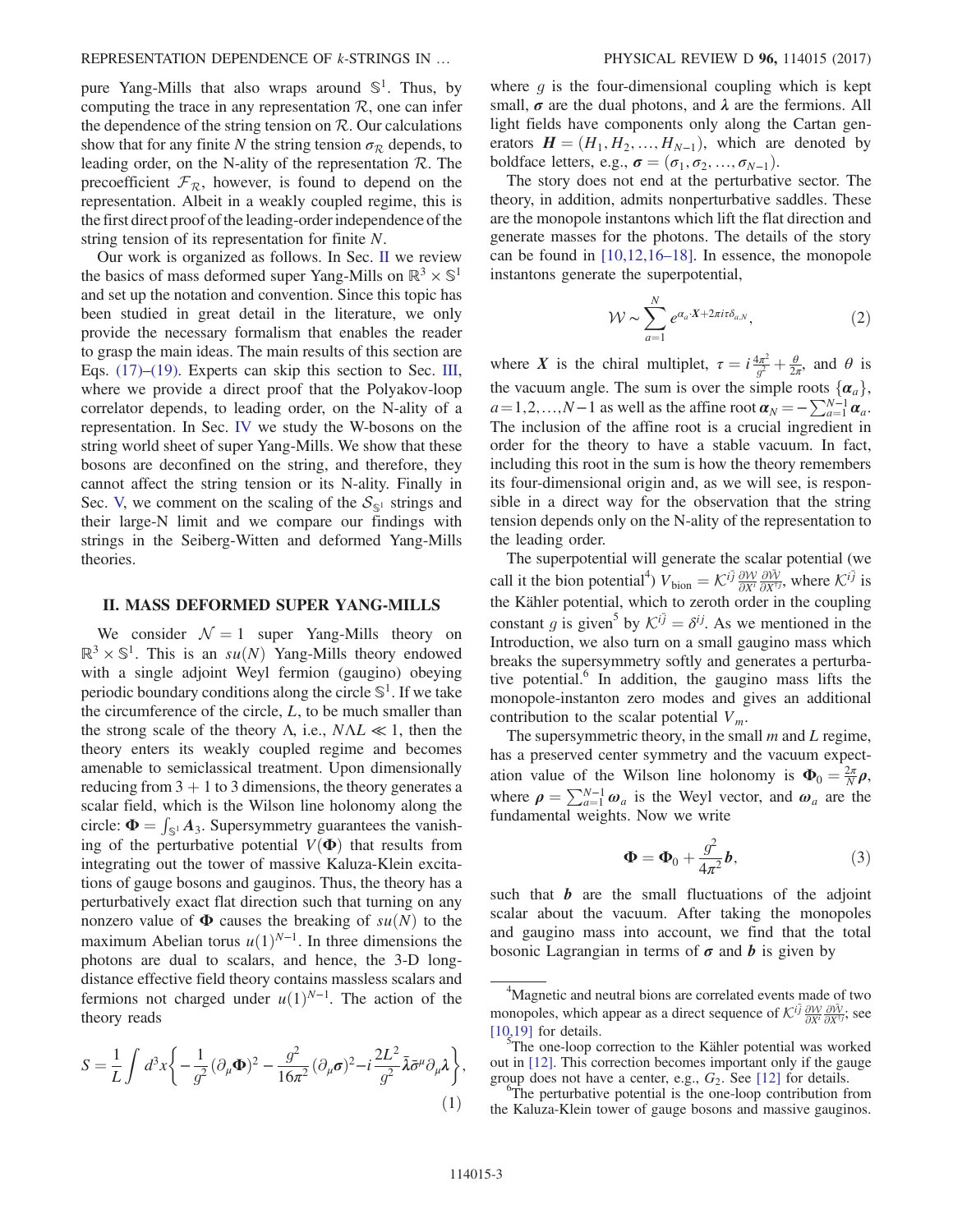$$
\mathcal{L} = \frac{1}{12\pi} \frac{m_W}{\log(m_W/\Lambda)} \left( (\partial_\mu \boldsymbol{b})^2 + (\partial_\mu \boldsymbol{\sigma})^2 \right) + V_{\rm np} + V_{\rm pert},\tag{4}
$$

where  $V_{\text{np}}$  and  $V_{\text{pert}}$  are, respectively, the nonperturbative and perturbative potentials and  $m_W = \frac{2\pi}{NL}$  is the W-boson<br>mass. As shown in [10] V is suppressed by three powers mass. As shown in [\[10\]](#page-9-5),  $V_{\text{pert}}$  is suppressed by three powers of  $log(m_W/\Lambda)$  compared to  $V_{\text{np}}$ , and hence, we neglect it in our analysis. The nonperturbative potential contains contributions from two parts: (1) the monopole part, which is nonvanishing if and only if the gauginos are massive (massless gauginos have two zero modes in the background of monopoles, and hence, the latter cannot contribute to the bosonic potential), and (2) the magnetic and neutral bion potential; see footnote 4. The nonperturbative potential is given by

$$
V_{\rm np} = V_{\rm bion}^{0} \left[ \sum_{a=1}^{N} e^{-2\alpha_a \cdot \boldsymbol{b}} - e^{-(\alpha_a + \alpha_{a+1}) \cdot \boldsymbol{b}} \cos\left[ (\alpha_a - \alpha_{a+1}) \cdot \boldsymbol{\sigma} \right] \right]
$$

$$
- V_{\rm mon}^{0} \left[ \sum_{a=1}^{N} e^{-\alpha_a \cdot \boldsymbol{b}} \cos\left[ \alpha_a \cdot \boldsymbol{\sigma} + \boldsymbol{\psi} \right] \right], \tag{5}
$$

where  $\psi = \frac{2\pi \ell + \theta}{N}$ , and the parameter  $\ell = 0, 1, ..., N - 1$ <br>labels the vacuum branch i.e. the branch with minimum labels the vacuum branch, i.e., the branch with minimum ground energy. The bion and monopole coefficients  $V_{\text{bin}}^0$ and  $V_{\text{mon}}^0$ , expressed in terms of the physical mass  $m_W$  and the strong scale  $\Lambda$ , are given by

$$
V_{\text{bion}}^0 = \frac{27}{8\pi} \frac{\Lambda^6}{m_W^3} \log\left(\frac{m_W}{\Lambda}\right),
$$
  

$$
V_{\text{mon}}^0 = \frac{9}{2\pi} \frac{m\Lambda^3}{m_W} \log\left(\frac{m_W}{\Lambda}\right).
$$
 (6)

For convenience, we also introduce the dimensionless gaugino mass parameter

$$
c_m = \frac{V_{\text{mon}}^0}{V_{\text{bion}}^0} = \frac{4mm_W^2}{3\Lambda^3} = \frac{16\pi^2 m}{3\Lambda(\Lambda L N)^2}.
$$
 (7)

<span id="page-4-0"></span>To further proceed, one needs to find the masses of the fluctuations **b**. Expanding  $V_{\text{np}}$  to quadratic order in **b** and  $\sigma$ and rescaling **b** and  $\sigma$  as  $\{b_a^2, \sigma_a^2\} \rightarrow \frac{6\pi \log{(m_W/\Lambda)}}{m_W} \{b_a^2, \sigma_a^2\}$  to have a canonically normalized Lagrangian, we obtain

$$
\mathcal{L} = \frac{1}{2} (\partial_{\mu} \boldsymbol{b})^2 + \frac{1}{2} (\partial_{\mu} \boldsymbol{\sigma})^2 + \mathcal{V}
$$
 (8)

$$
\mathcal{V} = -Nc_m \cos \psi + m_0^2 \sum_{a=1}^N \left[ (\boldsymbol{\alpha}_a \cdot \boldsymbol{b})^2 - (\boldsymbol{\alpha}_{a+1} \cdot \boldsymbol{b}) (\boldsymbol{\alpha}_a \cdot \boldsymbol{b}) + (\boldsymbol{\alpha}_a \cdot \boldsymbol{\sigma})^2 - (\boldsymbol{\alpha}_{a+1} \cdot \boldsymbol{\sigma}) (\boldsymbol{\alpha}_a \cdot \boldsymbol{\sigma}) + \frac{c_m}{2} ((\boldsymbol{\alpha}_a \cdot \boldsymbol{\sigma})^2 - (\boldsymbol{\alpha}_a \cdot \boldsymbol{b})^2) \cos \psi - c_m (\boldsymbol{\alpha}_a \cdot \boldsymbol{\sigma}) (\boldsymbol{\alpha}_a \cdot \boldsymbol{b}) \sin \psi \right], \qquad (9)
$$

<span id="page-4-1"></span>where

$$
m_0^2 = \frac{81}{4} \frac{\Lambda^6 [\log(m_W/\Lambda)]^2}{m_w^4}.
$$
 (10)

The easiest way to obtain the mass spectra of the quadratic Lagrangian is to go to the  $\mathbb{R}^N$  root basis. In this basis the weights of the fundamental representations are given by

$$
\nu_a = e_a - \frac{1}{N}, \qquad a = 1, 2, ..., N,
$$
 (11)

while the roots are

$$
\{\boldsymbol{\alpha}_a = \boldsymbol{e}_a - \boldsymbol{e}_{a+1}, 1 \le a \le N - 1, \, \boldsymbol{\alpha}_N = \boldsymbol{e}_N - \boldsymbol{e}_1\}.
$$
 (12)

Notice the cyclic structure of the roots in these bases. Also, notice that the affine root  $\alpha_N$  is the link that completes the cycle.

The cyclic nature of  $\{\alpha_a\}$ ,  $a = 1, ..., N$ , enables us to use the discrete Fourier transform defined by

$$
\begin{Bmatrix} b_j \\ \sigma_j \end{Bmatrix} = \frac{1}{\sqrt{N}} \sum_{p=0}^{N-1} \begin{Bmatrix} \tilde{b}_p \\ \tilde{\sigma}_p \end{Bmatrix} e^{-2\pi i \frac{p_j}{N}}.
$$
 (13)

In doing so, we have introduced the fictitious degree of freedom  $b_0$ , the zero mode, which decouples from the rest of the excitations. Had we not included the monopole corresponding to the affine root, we would not be able to use the discrete Fourier transform to simplify our calculations. As we will see in the next section, this transform is pivotal in our proof of the N-ality dependence of the string tension. Now, we substitute the  $\mathbb{R}^N$  root vectors into Eq. [\(9\)](#page-4-0) and use the discrete Fourier transform to find, after straightforward algebra,

$$
\mathcal{V} = -Nc_m \cos \psi + m_0^2 \sum_p \mathcal{A}_- \tilde{b}_p \tilde{b}_{-p} + \mathcal{A}_+ \tilde{\sigma}_p \tilde{\sigma}_{-p} + C \tilde{\sigma}_p \tilde{b}_{-p},
$$
\n(14)

where

114015-4

and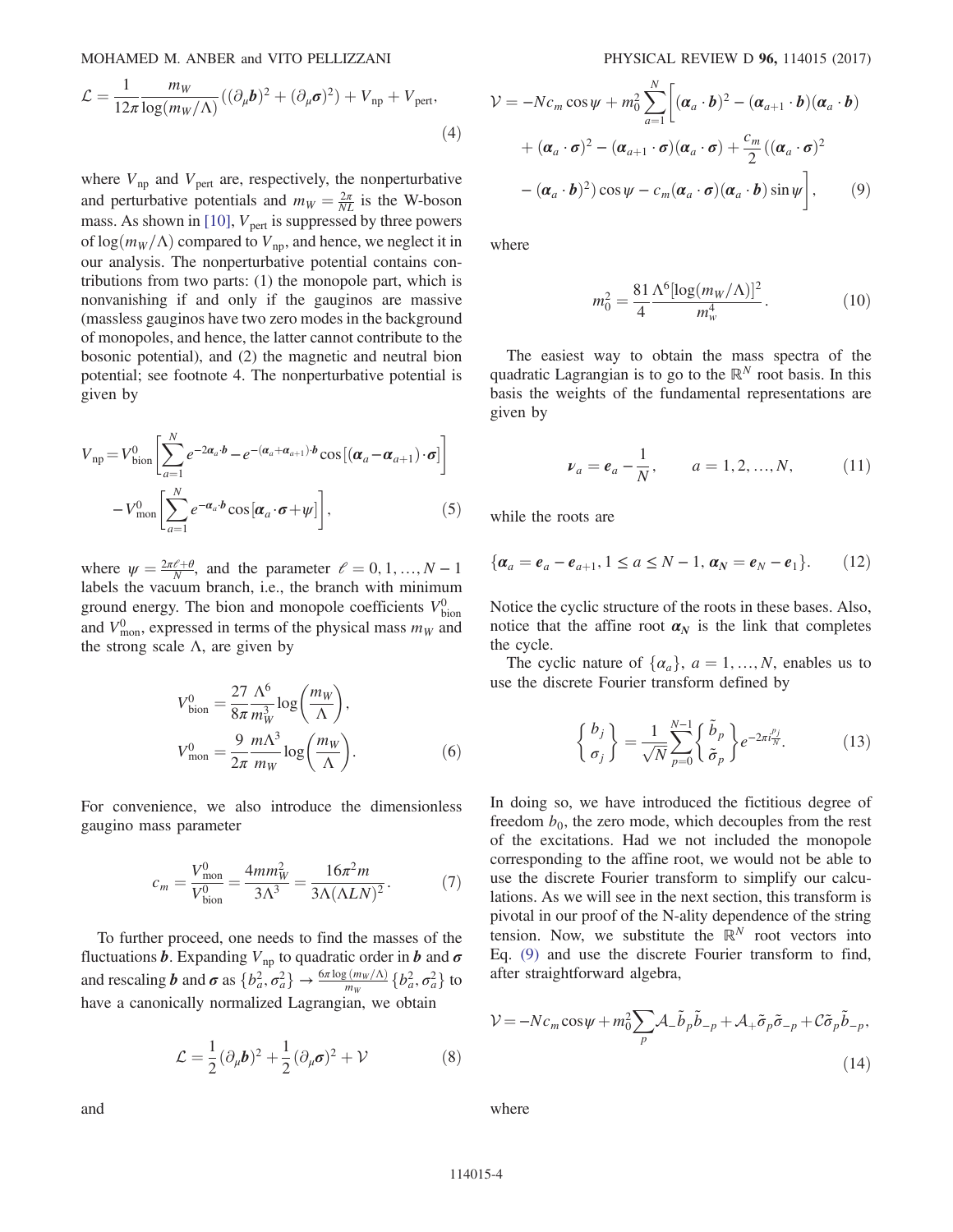REPRESENTATION DEPENDENCE OF *k*-STRINGS IN ... PHYSICAL REVIEW D **96**, 114015 (2017)

$$
\mathcal{A}_{\pm} = 8 \sin^4 \left( \frac{\pi p}{N} \right) \pm 2c_m \sin^2 \left( \frac{\pi p}{N} \right) \cos \psi,
$$
  

$$
\mathcal{C} = -4c_m \sin^2 \left( \frac{\pi p}{N} \right) \sin \psi.
$$
 (15)

In order to further decouple  $\tilde{\sigma}_p$  and  $\tilde{b}_p$ , we define new fields  $\tilde{\sigma}'_p$  and  $\tilde{b}'_p$ :

$$
\tilde{b}'_p = \cos\frac{\psi}{2}\tilde{b}_p + \sin\frac{\psi}{2}\tilde{\sigma}_p, \n\tilde{\sigma}'_p = -\sin\frac{\psi}{2}\tilde{b}_p + \cos\frac{\psi}{2}\tilde{\sigma}_p.
$$
\n(16)

<span id="page-5-0"></span>The mass square eigenvalues of  $\tilde{\sigma}'_p$  and  $\tilde{b}'_p$  are

$$
\mathcal{M}_{\tilde{\sigma}'_{p}}^{2} = 16m_{0}^{2} \left[ \sin^{4} \left( \frac{p\pi}{N} \right) + \frac{c_{m}}{4} \sin^{2} \left( \frac{p\pi}{N} \right) \right],
$$
  

$$
\mathcal{M}_{\tilde{b}'_{p}}^{2} = 16m_{0}^{2} \left[ \sin^{4} \left( \frac{p\pi}{N} \right) - \frac{c_{m}}{4} \sin^{2} \left( \frac{p\pi}{N} \right) \right],
$$
 (17)

where  $p = 1, 2, ..., N - 1$ , and we neglected the zero mode  $p = 0.$ 

Now we are in a position to calculate the correlator  $\langle \tilde{b}_p(\mathbf{0})\tilde{b}_{-p}(\mathbf{r})\rangle$ . We consider the Euclidean version of our theory such that r is a three-dimensional vector (the theory such that  $r$  is a three-dimensional vector (the Euclidean time is taken along the third direction). Keeping in mind that the fields  $\tilde{\sigma}'_p$  and  $\tilde{b}'_p$  do not couple, we find that the propagator  $\langle \tilde{b}_p(\mathbf{0})\tilde{b}_{-p}(\mathbf{r})\rangle$  is given by

<span id="page-5-3"></span>
$$
\langle \tilde{b}_p(\mathbf{0}) \tilde{b}_{-p}(\mathbf{r}) \rangle \n= \cos^2 \frac{\psi}{2} \langle \tilde{b}'_p(\mathbf{0}) \tilde{b}'_{-p}(\mathbf{r}) \rangle + \sin^2 \frac{\psi}{2} \langle \tilde{\sigma}'_p(\mathbf{0}) \tilde{\sigma}'_{-p}(\mathbf{r}) \rangle \n= \frac{1}{4\pi r} \left\{ \cos^2 \frac{\psi}{2} e^{-\mathcal{M}_{\tilde{b}'_p} r} + \sin^2 \frac{\psi}{2} e^{-\mathcal{M}_{\tilde{\sigma}'_p} r} \right\}.
$$
\n(18)

<span id="page-5-1"></span>In sequence, we use the inverse discrete Fourier transform to obtain the correlator

$$
\langle b_j(\mathbf{0})b_l(\mathbf{r})\rangle = \frac{1}{N}\sum_{p=0}^{N-1} e^{-\frac{2\pi i p}{N}(j-l)} \langle \tilde{b}_p(\mathbf{0})\tilde{b}_{-p}(\mathbf{r})\rangle. \qquad (19)
$$

The exponents of the correlator  $\langle b_i(\mathbf{0})b_k(\mathbf{r})\rangle$  are independent of  $\theta$ . From here on, we set  $\theta = 0$  and select<br>the vacuum branch  $\theta = 0$ . Therefore, the correlator the vacuum branch  $\ell = 0$ . Therefore, the correlator  $\langle b_i(\mathbf{0})b_k(\mathbf{r})\rangle$  receives a contribution only from the first term in [\(18\).](#page-5-3) We note that the masses  $\mathcal{M}_{\tilde{b}'_p}$  are much lighter than the W-boson mass,  $\frac{\pi}{NL}$ , as can be checked from [\(10\)](#page-4-1). The string  $S_{\mathbb{S}^1}$  that wraps around  $\mathbb{S}^1$  is made of the light excitations  $\mathcal{M}_{\tilde{b}'_p}$ , and therefore, the string thickness  $\sim \mathcal{M}_{\tilde{b}_p}^{-1}$ 

is much bigger than the circle  $\mathbb{S}^1$ . This fact is responsible for the square sine scaling of the  $S_{\mathbb{S}^1}$  string, as we discuss in the conclusion.

#### <span id="page-5-2"></span>III. POLYAKOV-LOOP CORRELATOR AND STRING TENSION

In this section we use the conjectured continuity between mass deformed  $\mathcal{N} = 1$  super Yang-Mills and pure Yang-Mills to show that the string tension of the latter theory depends only on the N-ality of the representation to the leading order. In order to show that, we visualize the Polyakov loop along the  $\mathbb{S}^1$  circle  $\text{Tr}_{\mathcal{R}} \exp\left[i \oint_{\mathbb{S}^1} A_3\right]$  as a setting wrapping the circle We can calculate the correlator string wrapping the circle. We can calculate the correlator of two Polyakov loops in the small  $L$  and  $m$  regime, where the theory is confining, has a preserved center symmetry, is weakly coupled, and is under analytical control. We prove that the correlator  $\lim_{r\to\infty} \langle \mathcal{P}_R(\mathbf{0}) \mathcal{P}_R^{\dagger}(r) \rangle = \mathcal{F}_R e^{-\sigma_R r}$ , where  $\sigma_R$  is a constant that depends only on the N-ality of the representation R and the prefactor  $\mathcal{F}_R$  depends on the representation  $R$ . Then, by continuity (the absence of phase transitions as we take the gaugino mass to infinity), we argue that  $\sigma_R$  can be interpreted as the string tension of a pure Yang-Mills theory that depends only on its N-ality, as expected on physical grounds.

#### A. From the fundamental to any representation of  $su(N)$

We first summarize a few important results from group theory concerning traces of  $su(N)$  elements in general representations. The following discussion holds for any  $N \geq 3$ . Let  $\mathcal{R} = (y_1, y_2, \dots, y_{N-1})$  denote the Young tableau with  $y_i$  columns of i boxes (where bigger columns are placed on the left as usual), which is associated with a particular tensor representation  $R$  of  $su(N)$ . Now, let P be an element in  $su(N)$ . The trace of P in a general representation  $R$  can be written as a sum of products of fundamental traces as is given by the Frobenius formula (see [\[22\]](#page-9-9) and references therein):

<span id="page-5-4"></span>
$$
\mathrm{Tr}_{\mathcal{R}}P = \frac{1}{n!} \sum_{\vec{j} \in S_n} \chi_{\mathcal{R}}(\vec{j}) (\mathrm{Tr}_F P)^{j_1} (\mathrm{Tr}_F P^2)^{j_2} \dots (\mathrm{Tr}_F P^n)^{j_n},\tag{20}
$$

where  $n$  is the number of boxes in the Young tableau of representation  $R$  (not mod N) and  $S_n$  is the permutation group. The permutations  $\vec{j} = \{j_1, ..., j_n\} \in S_n$  are most easily found as solutions of  $\sum_{i=1}^{n} k_i = n$ . For example easily found as solutions of  $\sum_{k=1}^{n} k j_k = n$ . For example, for  $S_2$  we have  $\vec{j} = \{(2,0), (0,1)\}$  and for  $S_3$  we have  $\vec{j} = \{(3, 0, 0), (1, 1, 0), (0, 0, 1)\}$ , etc.  $\chi_{\mathcal{R}}(\vec{j})$  is the group character, in the representation  $\mathcal{R}$ , of the permutation  $\vec{j}$ . This sets the ground to obtaining the Polyakov-loop correlator in any representation  $R$  in terms of the

 $7$ Thus, we need to go to the next-to-leading order correction in g to find the dependence of the string tension on  $\theta$ ; see [\[12,20,21\].](#page-9-7)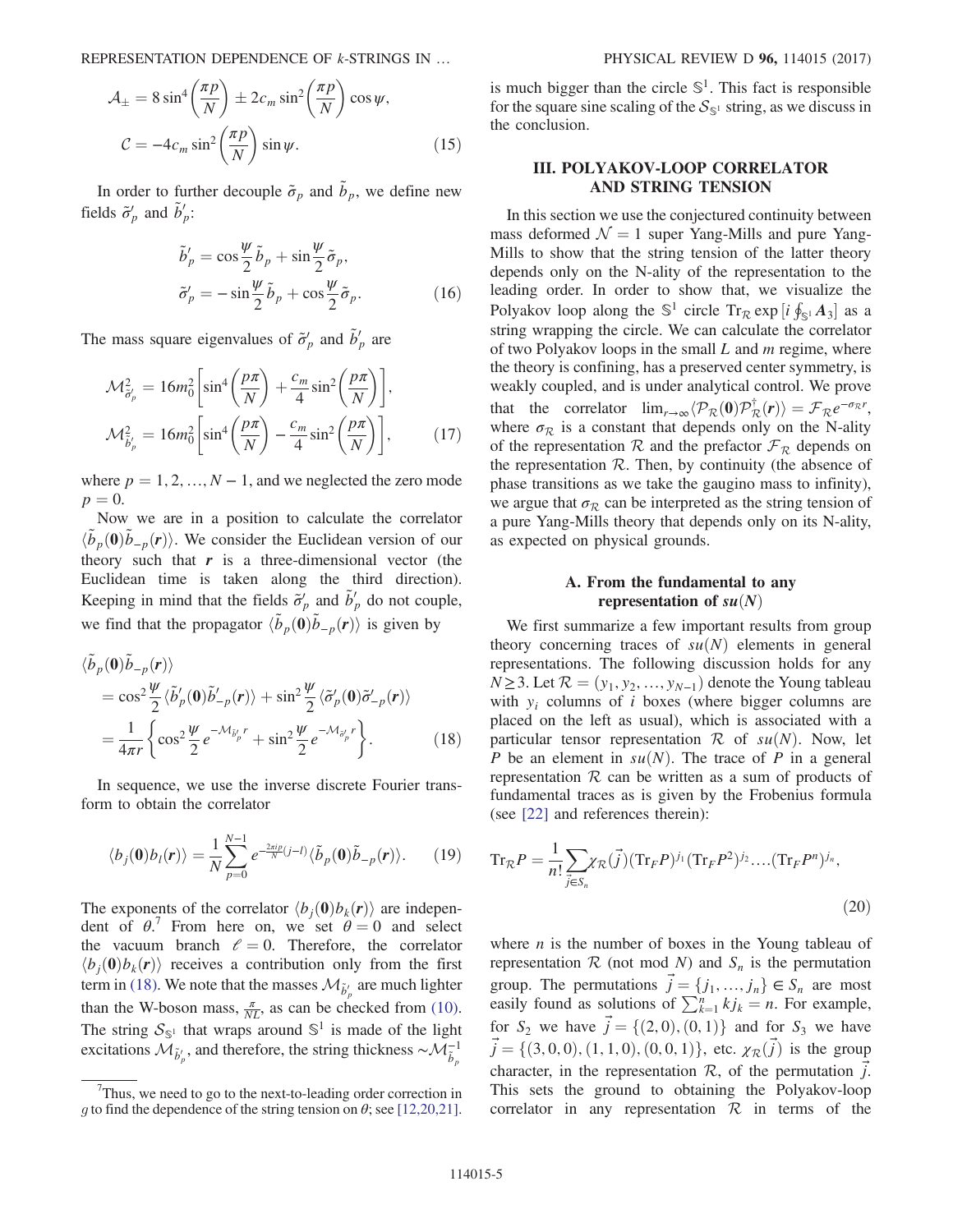#### MOHAMED M. ANBER and VITO PELLIZZANI PHYSICAL REVIEW D 96, 114015 (2017)

fundamental representation. We will show that the correlator, to leading order, depends only on the N-ality of the representation and not on the representation itself.

#### B. Perturbative expansion of the Polyakov-loop correlator

We now turn to the derivation of the Polyakov-loop correlator in a general representation  $R$  of  $su(N)$ . Since our effective field theory is valid to zeroth-loop order, we shall focus on the correlator expansion up to  $\mathcal{O}(g^4)$  in the coupling constant. The Wilson line operator reads

$$
\Omega(r) = \exp\left[\oint_{\mathbb{S}^1} iA_3\right] = e^{iH\cdot\Phi(r)},\tag{21}
$$

with  $r$  being a three-dimensional Euclidean vector and the Wilson line wraps the  $\mathbb{S}^1$  circle. For  $su(N)$ , the vacuum is given by  $\Phi_0 = \frac{2\pi}{N} \rho$ . As we pointed out in Sec. [II,](#page-3-0) we write

$$
\Phi = \Phi_0 + \frac{g^2}{4\pi}b. \tag{22}
$$

We are interested in the Polyakov-loop correlator in representation R:

$$
\langle \mathcal{P}_{\mathcal{R}}(\mathbf{0}) \mathcal{P}_{\mathcal{R}}^{\dagger}(\mathbf{r}) \rangle \equiv \langle \text{Tr}_{\mathcal{R}} \Omega(0) \text{Tr}_{\mathcal{R}} \Omega^{\dagger}(\mathbf{r}) \rangle. \tag{23}
$$

This is the correlator between two Polyakov loops wrapped around the  $\mathbb{S}^1$  circle and located at 0 and r. To this end, let us pick any  $k \neq 0 \pmod{N}$  and define  $\Omega_0^k \equiv e^{ikH \cdot \phi_0^{(0)}}$ , whose eigenvalues are evenly spread around the unit circle, whence  $Tr_F \Omega_0^k = 0$ . We now expand in powers of **b** the trace in the fundamental of the kth power of the Polyakov trace in the fundamental of the kth power of the Polyakov operator (recall that the Cartan generators  $H$  commute and that  $\boldsymbol{b}$  are small fluctuations of the holonomy field about the vacuum):

$$
\mathrm{Tr}_{F}\Omega^{k}(r) = \mathrm{Tr}_{F}\left[\Omega_{0}^{k}\exp\left(\frac{ikg^{2}}{4\pi}\mathbf{H}\cdot\mathbf{b}(r)\right)\right]
$$
\n
$$
\cong \mathrm{Tr}_{F}\left[\Omega_{0}^{k}\left\{1+\frac{ikg^{2}}{4\pi}\mathbf{H}\cdot\tilde{\mathbf{b}}(r)+\frac{g^{4}}{32\pi^{2}}(ik\mathbf{H}\cdot\mathbf{b}(r))^{2}\right\}\right]
$$
\n
$$
+\mathcal{O}(g^{6})
$$
\n
$$
=\frac{ikg^{2}}{4\pi}B_{k}(r)+\frac{g^{4}}{32\pi^{2}}C_{k}(r)+\mathcal{O}(g^{6}),\qquad(24)
$$

where

$$
B_k(r) \equiv \mathrm{Tr}_F[\Omega_0^k \mathbf{H} \cdot \mathbf{b}(r)],
$$
  
\n
$$
C_k(r) \equiv \mathrm{Tr}_F[\Omega_0^k (ik\mathbf{H} \cdot \mathbf{b}(r))^2].
$$
\n(25)

Moreover, since there is no  $\mathcal{O}(g^0)$  term, we further obtain

$$
(\text{Tr}_F \Omega^k(\mathbf{r}))^2 = -\frac{k^2 g^4}{16\pi^2} B_k^2(\mathbf{r}) + \mathcal{O}(g^6),\tag{26}
$$

and  $(\text{Tr}_F \Omega^k(\mathbf{r}))^a \sim \mathcal{O}(g^6)$  for  $a > 2$ .

Now, let us make use of the Frobenius formula [\(20\).](#page-5-4) For a representation  $R$  of  $su(N)$ , corresponding to a Young tableau of *n* boxes (not mod *N*), we express  $Tr_{\mathcal{R}}\Omega(x)$  in terms of Tr<sub>F</sub> and expand in g. The only  $\mathcal{O}(g^2)$  contribution in this expansion comes from the term with  $\vec{j} = (0, 0, 0, ..., 1),$ <br>i.e., the term  $(\text{Tr } P^n)^{j_n}$  with  $j = 1$ . Assuming that i.e., the term  $(Tr_F P^n)^{j_n}$  with  $j_n = 1$ . Assuming that  $n \neq 0, N, 2N, 3N, \ldots$ , then there is no  $\mathcal{O}(g^0)$  term, and thus we have

<span id="page-6-0"></span>
$$
\langle \mathcal{P}_{\mathcal{R}}(\mathbf{0}) \mathcal{P}_{\mathcal{R}}^{\dagger}(\mathbf{r}) \rangle = \frac{n^2 g^4}{16\pi^2} \chi_{\mathcal{R}}^{\mathbb{I}} \langle B_n(\mathbf{0}) \cdot B_n^{\dagger}(\mathbf{r}) \rangle + \mathcal{O}(g^6)
$$

$$
= \frac{n^2 g^4}{16\pi^2} \chi_{\mathcal{R}}^{\mathbb{I}} \sum_{j,l=1}^N \text{Tr}_{F}[\Omega_0^n H_j] \text{Tr}_{F}[\Omega_0^{-n} H_l]
$$

$$
\times \langle b_j(\mathbf{0}) b_l(\mathbf{r}) \rangle + \mathcal{O}(g^6), \tag{27}
$$

where  $\chi_{\mathcal{R}}^{\mathcal{R}} \equiv \chi_{\mathcal{R}}(\vec{j} = (0, 0, 0, ..., 1))$  and we have used the  $\mathbb{R}^N$  basis in writing the double sum in (27). As we will see  $\mathbb{R}^N$  basis in writing the double sum in [\(27\).](#page-6-0) As we will see next, despite the fact that the prefactor depends on the representation  $R$ , the rest of this expression is a function of  $Tr_F[\Omega_0^n H_j]$ , which only depends on the N-ality of  $\mathcal R$  since  $\Omega_0^n = \Omega_0^{n \pmod{N}}.$ <br>The case  $n-$ 

The case  $n = 0 \pmod{N}$  (e.g., the adjoint) gives a term  $\mathcal{O}(q^0)$ , which leads to the behavior of the correlator  $\langle \mathcal{P}_{\mathcal{R}}(\mathbf{0})\mathcal{P}_{\mathcal{R}}^{\dagger}(\mathbf{r})\rangle \sim \text{constant} + \mathcal{O}(g^2)$ . The  $\mathcal{O}(g^0)$  term is interpreted as the breaking of the flux tube. This is the interpreted as the breaking of the flux tube. This is the expected behavior of all zero N-ality representations since the probe charges of these representations can be completely screened by soft gluons. The breaking of adjoint strings is extremely difficult to see in lattice simulations; see, e.g., [\[6,7\].](#page-9-10) The continuity conjecture, on the other hand, provides a neat way to see the breaking.

#### C. Combining everything: The string tension

So far we have set the stage to finally obtain a closedform expression of the Polyakov-loop correlator. First we recall that the Cartan generators  $H_i$  are the components of the weights in the fundamental representation (defining representation), i.e.,  $H_i = \text{diag}((\nu_1)_i, (\nu_2)_i, ..., (\nu_N)_i)$ . Then, substituting  $(19)$  into  $(27)$  we obtain

<span id="page-6-1"></span>
$$
\langle \mathcal{P}_{\mathcal{R}}(\mathbf{0}) \mathcal{P}_{\mathcal{R}}^{\dagger}(\mathbf{r}) \rangle \n= \frac{n^2 g^4}{16\pi^2 N} \chi_{\mathcal{R}}^{\dagger} \sum_{j,l,k,m=1}^{N} \sum_{p=1}^{N} e^{\frac{2\pi i n}{N} (\nu_k - \nu_m) \cdot \rho} (\nu_k)_j (\nu_m)_l \n\times e^{-\frac{2\pi i p}{N} (j-l)} \langle \tilde{b}_p(\mathbf{0}) \tilde{b}_{-p}(\mathbf{r}) \rangle.
$$
\n(28)

Recalling that in the  $\mathbb{R}^N$  basis we have  $(\nu_a)_i = \delta_{ai} - \frac{1}{N}$ , and that  $a = \sum_{i=1}^{N-1} \Omega_i$ , where that  $\rho = \sum_{b=1}^{N-1} \omega_b$ , where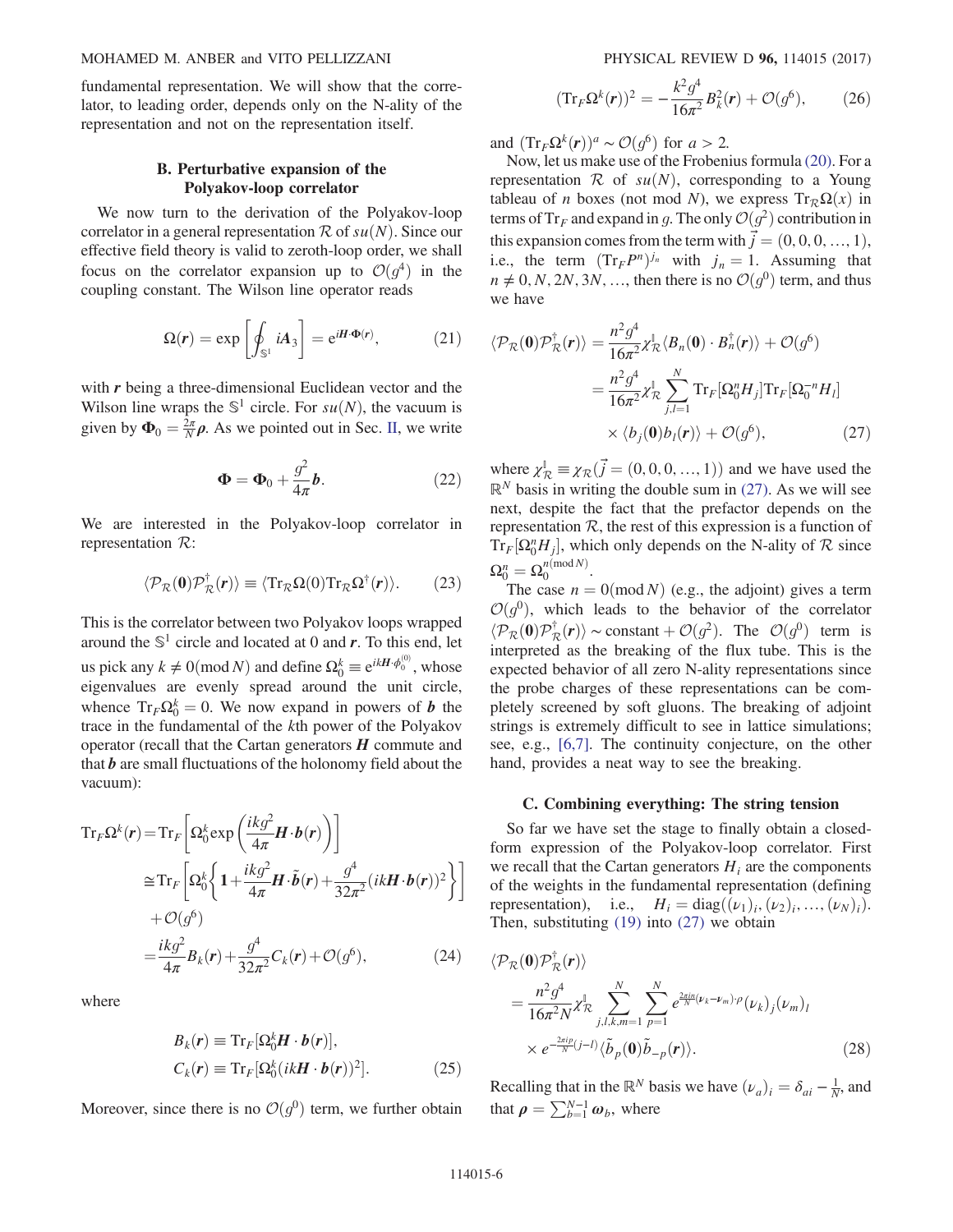REPRESENTATION DEPENDENCE OF *k*-STRINGS IN ... PHYSICAL REVIEW D **96**, 114015 (2017)

$$
\omega_b = \sum_{a=1}^{b} e_a - \frac{b}{N} \sum_{a=1}^{N} e_a,
$$
 (29)

we find  $\rho \cdot \nu_b = -b + \frac{N+1}{2}$ . Using this information in [\(28\)](#page-6-1) we find three main terms that come from the multiplication  $(\nu_k)_i(\nu_m)_i$ :

- (1) The constant term  $\frac{1}{N^2}$ , which is the constant part of  $(\nu_k)_i(\nu_m)_i$ . This term is multiplied by the sum  $\sum_{m=1}^{N} e^{\frac{i2\pi n m}{N}}$ , which is zero.<br>The term  $\frac{\delta_{kj}}{\Delta}$  Again, this to
- (2) The term  $\frac{\delta_{kj}}{N}$ . Again, this term is multiplied by the sum  $\sum_{m=1}^{N} e^{\frac{i2\pi n m}{N}}$ , which is zero.<br>Finally we have the term  $\delta_{\alpha}$ .
- (3) Finally, we have the term  $\delta_{ki}\delta_{ml}$ , which is the only term contributing a nonzero value to  $\langle \mathcal{P}_R(\mathbf{0}) \mathcal{P}_R^{\dagger}(\mathbf{r}) \rangle$ :

$$
\sum_{j,l,k,m=1}^{N} \sum_{p=1}^{N} e^{\frac{2\pi in}{N}(\nu_k - \nu_m)\cdot \rho} \delta_{kj} \delta_{ml} e^{-\frac{2\pi i p}{N}(j-l)} \langle \tilde{b}_p(\mathbf{0}) \tilde{b}_{-p}(\mathbf{r}) \rangle
$$
  
\n
$$
= \sum_{p,k,l} e^{-\frac{2\pi i k(n+p)}{N}} e^{\frac{2\pi i l(n+p)}{N}} \langle \tilde{b}_p(\mathbf{0}) \tilde{b}_{-p}(\mathbf{r}) \rangle
$$
  
\n
$$
= N \sum_{p,l}^{N} \delta_{n+p=0} e^{\frac{2\pi i l}{N}(n+p)} \langle \tilde{b}_p(\mathbf{0}) \tilde{b}_{-p}(\mathbf{r}) \rangle
$$
  
\n
$$
= N^2 \langle \tilde{b}_p(\mathbf{0}) \tilde{b}_{-p}(\mathbf{r}) \rangle_{p=-n \pmod{N}}.
$$
 (30)

<span id="page-7-1"></span>Therefore, we finally obtain

$$
\langle \mathcal{P}_{\mathcal{R}}(\mathbf{0}) \mathcal{P}_{\mathcal{R}}^{\dagger}(\mathbf{r}) \rangle = \frac{N n^2 g^4}{16\pi^2} \chi_{\mathcal{R}}^{\mathbb{I}} \langle \tilde{b}_k(0) \tilde{b}_{-k}(\mathbf{r}) \rangle_{k=n \text{(mod } N)}.
$$
 (31)

Equation [\(31\)](#page-7-1) is the main result of this work. It shows that apart from a nonuniversal and representation dependent prefactor, the Polyakov-loop correlator can only depend on the N-ality of representation.

We can use Eq. [\(31\)](#page-7-1) to obtain the string tension as follows. We are interested in a length scale  $r > M_{\tilde{b}'_{k=n(\text{mod}N)}}$ , which is much bigger than than the compactification length L. Therefore, we take the limit  $r \to \infty$  in [\(18\):](#page-5-3)

$$
\lim_{r \to \infty} \log \langle \mathcal{P}_{\mathcal{R}}(\mathbf{0}) \mathcal{P}_{\mathcal{R}}^{\dagger}(r) \rangle = \text{constant} - \mathcal{M}_{\tilde{b}'_{k=n(\text{mod}N)}} r, \quad (32)
$$

from which we read the string tension

$$
\sigma_k = L^{-1} \mathcal{M}_{\tilde{b}'_{k=n(\text{mod } N)}}.\tag{33}
$$

Thus, the string tension of the representation  $\mathcal R$  will only depend on  $n \text{ (mod } N) \neq 0$ , which is the N-ality of the representation.

#### <span id="page-7-0"></span>IV. W-BOSONS ON THE STRING WORLD SHEET

As a corollary of our main result, Eq. [\(31\),](#page-7-1) one can also examine the effect of W-bosons on the string between two

probe charges in representation  $R$ . We repeat our previous analysis in super Yang-Mills on a small circle by computing correlators of Polyakov loops wrapping the  $\mathbb{S}^1$  circle with W-boson insertions. In the semiclassical limit, the W-bosons are heavy and we can neglect their kinetic energies. They are charged under the moduli fields,  $b$  (the charges live in the root system), and hence, they can exchange quanta of  $\boldsymbol{b}$  with the probe charges. Therefore, W-bosons can be thought of as adjoint Polyakov loops wrapping the circle and their effect on the string can be inferred by computing higher Polyakovloop correlators. A typical correlator that is invariant under charge conjugation takes the form

$$
\mathcal{C}(\mathbf{r}, \mathbf{r}_1, \mathbf{r}_2) = \langle \text{Tr}_{\mathcal{R}} \Omega(\mathbf{0}) \text{Tr}_{adj} \Omega_W(\mathbf{r}_1) \times \text{Tr}_{adj} \Omega_W^{\dagger}(\mathbf{r}_2) \text{Tr}_{\mathcal{R}} \Omega^{\dagger}(\mathbf{r}) \rangle, \qquad (34)
$$

<span id="page-7-2"></span>and we assume that the N-ality of  $R$  is  $k \neq 0$ . Since the W-bosons are in the adjoint representation, we have

$$
\mathrm{Tr}_{adj}\Omega_W(\boldsymbol{r}_1) \cong -1 + i\frac{g^2}{4\pi} \mathrm{Tr}_{adj}[e^{i\boldsymbol{H}\cdot\boldsymbol{\Phi}}\boldsymbol{H}\cdot\boldsymbol{b}] + \mathcal{O}(g^4). \tag{35}
$$

By assumption, the N-ality of  $R$  is not zero, and hence, the expansion of Tr<sub>R</sub> $\Omega$  starts at  $\mathcal{O}(g^2)$ . Then, the leading order contribution to  $C(\mathbf{r},\mathbf{r}_1,\mathbf{r}_2)$  comes from the first term in [\(35\)](#page-7-2) and  $\mathcal{O}(g^2)$  term of Tr<sub>R</sub>Ω. Using [\(31\)](#page-7-1), we find that the correlator, to  $\mathcal{O}(q^4)$ , is given by

$$
\mathcal{C}(\mathbf{r}, \mathbf{r}_1, \mathbf{r}_2) = \langle \mathcal{P}_{\mathcal{R}}(\mathbf{0}) \mathcal{P}_{\mathcal{R}}^{\dagger}(\mathbf{r}) \rangle \n= \frac{N n^2 g^4}{16 \pi^2} \chi_{\mathcal{R}}^{\mathbb{I}} \langle \tilde{b}_k(0) \tilde{b}_{-k}(\mathbf{r}) \rangle_{k = n \pmod{N}}.
$$
\n(36)

This shows that the N-ality of the string does not change by placing W-bosons on the string world sheet. Also, the string tension is unaffected, to leading order in g, by the presence of W-bosons. The fact that the string tension does not get a contribution from the W-bosons leads us to conclude that they are deconfined on the string world sheet.

This result was also reached in [\[24\]](#page-9-11) by analyzing the  $S_{\mathbb{R}^3}$ strings on  $\mathbb{R}^3$ . Here, we provide a simple explanation of this interesting phenomenon. Let us consider two fundamental probe charges (quarks) of  $su(2)$ , Q and  $\overline{Q}$ , with opposite charges, separated a distance  $r$ , and ending on the opposite sides of our  $S_{\mathbb{R}^3}$  string. The total energy of the system is  $E = 2m<sub>O</sub> + Tr$ , where  $m<sub>O</sub>$  is the quark mass and T is the  $\mathcal{S}_{\mathbb{R}^3}$ string tension. The force between the quarks is  $F =$  $-dE/dr = -T$  and hence they experience linear confinement. Now, consider the same situation but with two Wbosons placed on the string world sheet. Since the W-bosons belong to the adjoint representation and hence carry twice the charge of a fundamental quark, it is easy to convince oneself that the only configuration that respects the flux

<sup>&</sup>lt;sup>8</sup>See [\[23\]](#page-9-12) for details.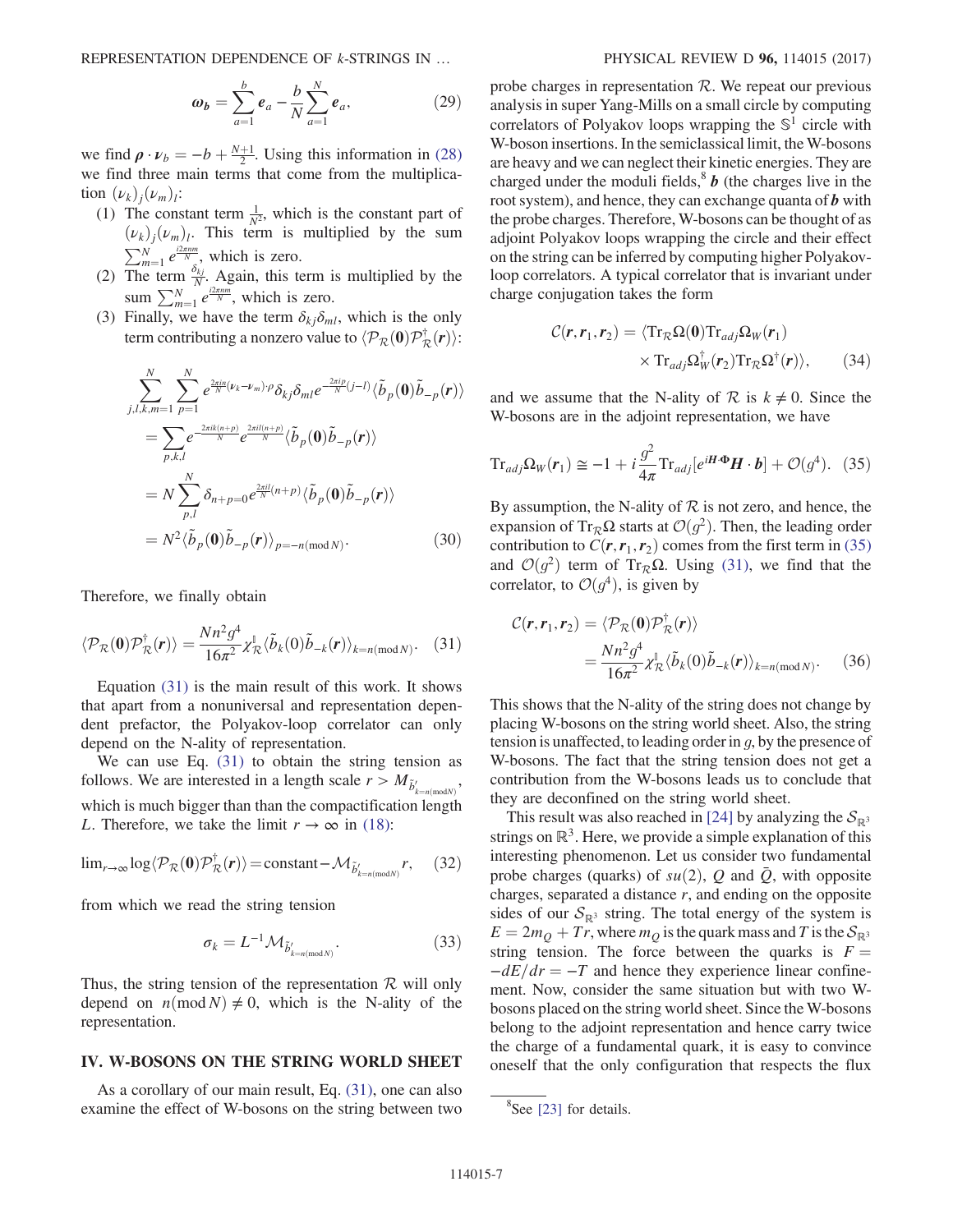<span id="page-8-1"></span>MOHAMED M. ANBER and VITO PELLIZZANI PHYSICAL REVIEW D 96, 114015 (2017)



FIG. 3. W-bosons on the world sheet of the  $S_{\mathbb{R}^3}$  string. In this specific example, the quarks,  $Q$ ,  $\overline{Q}$ , are taken in the fundamental representation of  $su(2)$ . Since the W-bosons are in the adjoint representation, they carry twice the charge of the fundamental quark. The shown configuration is the only one that satisfies the conservation of the electric flux.  $r_{1,2,3}$  label the W-boson positions on the world sheet.

conservation is that shown in Fig. [3](#page-8-1). The total energy of the system is  $E = 2m_O + 2m_W + T(r_1 + r_2 + r_3)$ , where  $m_W$ is the W-boson mass. Fixing the distance between the probe charges to be  $r_1 + r_2 + r_3 = r$  = constant, we find that placing the W-bosons anywhere on the string world sheet cannot change the energy of the system. Hence, the W-bosons do not experience any force on the string world sheet despite the fact that they interact logarithmically off the string. $\frac{5}{3}$ 

Therefore, we learn from the above treatment of the Wbosons on  $S_{\mathbb{S}^1}$  and  $S_{\mathbb{R}^3}$  that they are deconfined on the world sheets (experience no force) and they do not affect the string tension. On the pure Yang-Mills side, the Wbosons are the soft gluons that cannot screen the nonzero N-ality probe charges. This is a very intuitive phenomenon that is hardly proven in the strongly coupled regime. Nevertheless, we have shown that this phenomenon can be rigorously proven in the mass deformed super Yang-Mills on  $\mathbb{R}^3 \times \mathbb{S}^1$ , and by continuity we conclude that the same phenomenon takes place in pure Yang-Mills theory.

#### V. DISCUSSION

<span id="page-8-0"></span>In this work we have shown that the tension of the string wrapping the  $\mathbb{S}^1$  circle depends, to leading order, on the N-ality of the representation. The next-to-leading order effect depends on the representation  $R$  and is expressed in terms of the group characters of the permutation group in representation  $R$ . These findings exactly match holographic computations that were performed in the 't Hooft large-N limit [\[8\]](#page-9-3). It is extremely important to emphasize the role of center symmetry and the affine monopole in arriving at this result. The affine root is the way the theory remembers its four-dimensional origin, and including the corresponding monopole is crucial to link super Yang-Mills to pure Yang-Mills via the conjectured continuity.

<span id="page-8-2"></span>In terms of the strong coupling scale and the mass of the W-boson, the  $k$ -string tension is given by

$$
\sigma_k = \frac{\sqrt{81} N \Lambda^3}{\pi} \log^2 \left(\frac{m_W}{\Lambda}\right)
$$

$$
\times \sin^2 \left(\frac{\pi k}{N}\right) \sqrt{1 - \frac{4\pi m m_W^2}{3\Lambda^3} \sin^{-2} \left(\frac{\pi k}{N}\right)}, \quad (37)
$$

where  $k = 1, 2, \ldots, N - 1$ . At small values of m (this is the regime that is continuously connected to pure Yang-Mills theory), the string tension  $\sigma_n$  follows a square sine law:

$$
\frac{\sigma_k}{\sigma_1} = \frac{\sin^2(\frac{\pi k}{N})}{\sin^2(\frac{\pi}{N})},\tag{38}
$$

where  $\sigma_1$  is the fundamental string tension. This is in contradistinction with the Casimir law,  $\sigma_k = (1 - \frac{k-1}{N-1})\sigma_1$ , or sine law,  $\sigma_k = \frac{\sin(\frac{\pi k}{N})}{\sin(\frac{\pi}{N})} \sigma_1$ , which have been advocated in the literature as two possible scalings of  $k$ -strings in Yang-Mills theories; see, e.g., [\[25](#page-9-13)–28]. The sine law in particular is consistent with the 't Hooft large-N limit, which requires the next-to-leading order correction of  $\sigma_k$  to go as  $1/N^2$ instead of  $1/N$ , as the Casimir law predicts. It is also consistent with various supersymmetric gauge theories and AdS/CFT computations; see, e.g., [\[29](#page-10-0)–32].

Another question concerns the large-N limit of [\(37\)](#page-8-2), which has to be taken with care. In the standard 't Hooft limit one takes  $N \to \infty$ , keeping  $Ng^2$  fixed. In this limit the W-bosons of super Yang-Mills on  $\mathbb{R}^3 \times \mathbb{S}^1$  become very light,  $m_W \sim 1/(NL)$ , which pushes the theory to strong coupling and invalidates the semiclassical treatment. The proper limit in gauge theories on a circle is the Abelian large-N limit, which amounts to taking  $N \to \infty$ , keeping the W-boson mass fixed. In this limit we have  $\sigma_k = k^2 + \mathcal{O}(\frac{1}{N^2})$ , which is different from the expected<br>  $\mathcal{O}(k^2)$ . Heathlange Milimit  $\mathcal{I}_k = k + \mathcal{O}(1)$  is noncompact Vance 't Hooft large-N limit  $\frac{\sigma_k}{\sigma_1} = k + \mathcal{O}(\frac{1}{N^2})$  in noncompact Yang-Mills theory. In the latter theory, the linear dependence of the string tension on the N-ality  $k$  indicates that the string is made of k independent components that do not interact with each other, which is not the case for the  $S_{\mathbb{S}^1}$  strings in the compactified theory.<sup>10</sup>

The square sine law scaling in super Yang-Mills on  $\mathbb{R}^3 \times \mathbb{S}^1$  as well as the unexpected large-N behavior is attributed to the fact that the string  $S_{\mathbb{S}^1}$  is much thicker than the compactification radius, and therefore, one should not expect the string to be composed of  $N$  noninteracting components, as in the 4-D 't Hooft large-N case. One expects, however, the string tension to depart from the square sine law and approach the sine law in the  $\Lambda^{-1} \ll NL$ limit. Assuming that the continuity between super and pure

<sup>&</sup>lt;sup>9</sup>Super Yang-Mills on  $\mathbb{R}^3 \times \mathbb{S}^1$  is dimensionally reduced to  $\mathbb{R}^3$ . Electric charges in a three-dimensional theory experience logarithmic interactions.

<sup>&</sup>lt;sup>10</sup>It was also shown in [\[33\]](#page-10-1) that super Yang-Mills on  $\mathbb{R}^3 \times \mathbb{S}^1$ in the Abelian large-N limit flows to a gapless theory in  $\mathbb{R}^4$ , which indicates that the large-L and Abelian large-N limits do not commute.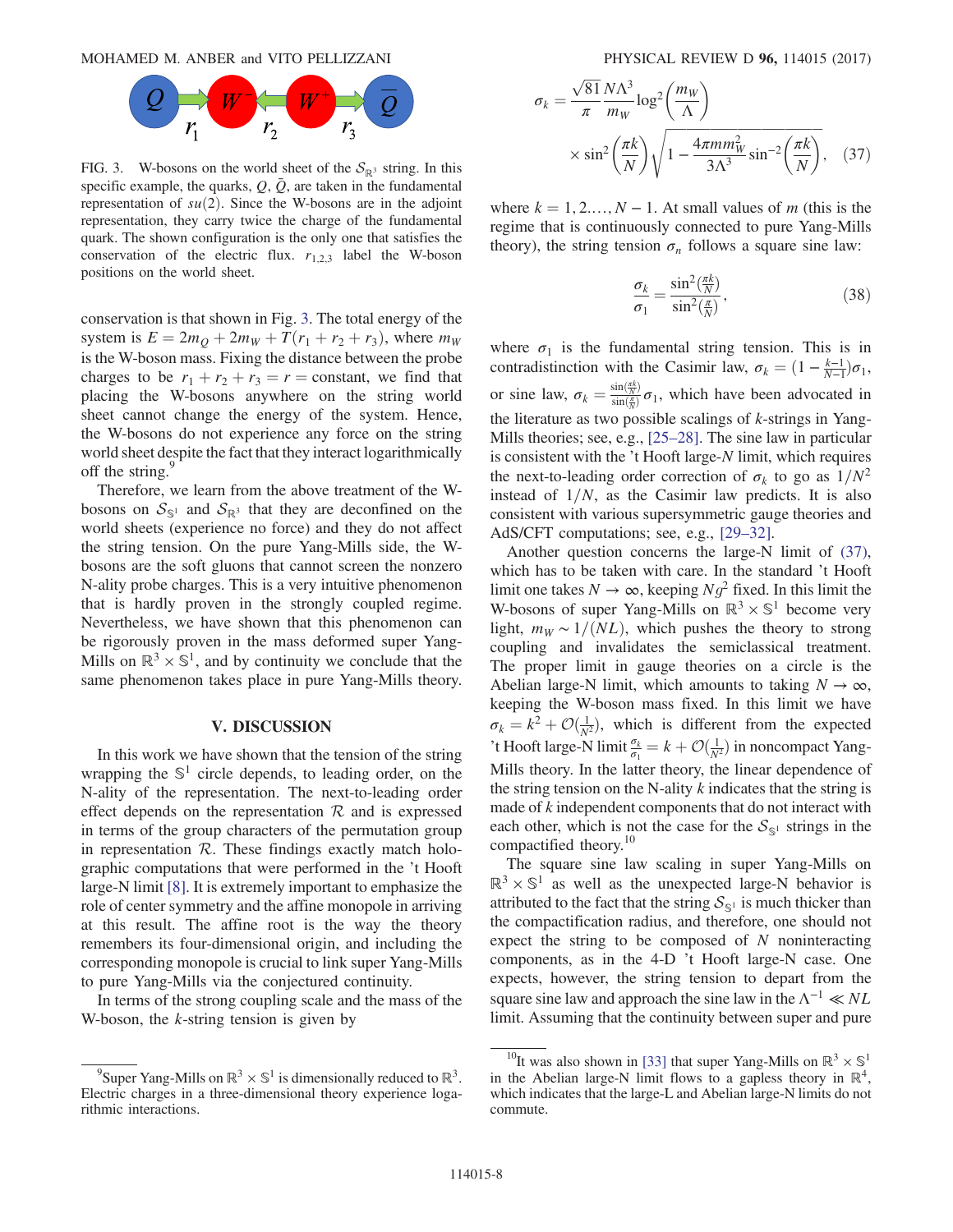Yang-Mills holds, then this will happen in a way that preserves the N-ality dependence of the representation.

Finally, we compare our findings to other string models in the literature. In particular, we compare our  $S_{\mathcal{S}^1}$  strings to the  $S_{\mathbb{R}^3}$  strings that were studied in deformed Yang-Mills theory<sup>11</sup> on  $\mathbb{R}^3 \times \mathbb{S}^1$  in [\[15\]](#page-9-8) and also to strings in the softly broken Seiberg-Witten (SW) theory [\[35,36\]](#page-10-2). We start with SW theory, where the strings are Abelian in nature and of Abrikosov-Nielsen-Olesen type. The Weyl group in SW theory is broken, and therefore, one has  $N - 1$  different flux tubes corresponding to the  $N-1$  fundamental weights  $\omega_a$ ,  $a = 1, 2, \ldots, N - 1$ , as indicated in [\[31\]](#page-10-3). The breaking of the Weyl group results in having different string tensions between quarks belonging to the same representation, depending on the specific weights of the quarks. For example, in  $su(3)$  we have two nondegenerate strings  $\omega_1$  and  $\omega_2$ , corresponding to the two fundamental weights. Hence, fundamental quarks (antiquarks) with weights  $v_1, v_2, v_3$  ( $\bar{v}_1, \bar{v}_2, \bar{v}_3$ ) will have strings  $\mu_1, \mu_2 - \mu_1, \mu_2$ , respectively. This is in contradistinction with  $S_{\mathbb{R}^3}$  strings in deformed Yang-Mills (dYM) theory, where we have an unbroken Weyl group. This results in degenerate string tensions among all the fundamental quarks. For higher N-ality, the string tensions of a representation fall into distinct  $\mathbb{Z}_N$  orbits, each of which has degenerate string

<sup>11</sup>Deformed Yang-Mills is a theory with massive adjoint fermions or double trace deformation [\[34\]](#page-10-4).

tensions. In this regard, the  $S_{\mathbb{R}^3}$  strings of dYM are closer in nature to the QCD strings than the SW strings. The string tension in dYM, however, will in general depend on the representation, not only on its N-ality. For example, the two-index symmetric and two-index antisymmetric representations have different string tensions. Unlike both types of strings (SW and dYM), we find that  $S_{\mathbb{S}^1}$  strings in super Yang-Mills, even though the theory is still in the Abelian regime, depend only on the N-ality of the representation, making them identical to what one expects for QCD.

This work lends extra support to the continuity picture between a class of deformed Yang-Mills theory on  $\mathbb{R}^3 \times \mathbb{S}^1$ and real-world QCD, including the conjectured continuity between super and pure Yang-Mills. Until now, there have been several tests to check the nature of this continuity, its regime of validity, and we were able to extract important lessons about the four-dimensional theory [\[22,37](#page-9-9)–40]. It has been found that the deformed theories share a range of characteristics that point to an underlying structure in the four-dimensional Yang-Mills, which is not yet understood but is similar to the structure of the deformed theory.

#### ACKNOWLEDGMENTS

We would like to thank Erich Poppitz and Mithat Ünsal for discussions. The work of M. A. is supported by the NSF Grant No. PHY-1720135 and by Murdock Charitable Trust. The work of V. P. was supported in part by the Swiss National Science Foundation.

- <span id="page-9-0"></span>[1] A. A. Abrikosov, Zh. Eksp. Teor. Fiz. 32, 1442 (1957) [Sov. Phys. JETP 5, 1174 (1957)].
- [2] H. B. Nielsen and P. Olesen, [Nucl. Phys.](https://doi.org/10.1016/0550-3213(73)90350-7) B61, 45 (1973).
- <span id="page-9-1"></span>[3] J. Greensite, [Prog. Part. Nucl. Phys.](https://doi.org/10.1016/S0146-6410(03)90012-3) **51**, 1 (2003).
- [4] M. Shifman, Acta Phys. Pol. B 36, 3805 (2005).
- <span id="page-9-2"></span>[5] F. Gliozzi, [J. High Energy Phys. 08 \(2005\) 063.](https://doi.org/10.1088/1126-6708/2005/08/063)
- <span id="page-9-10"></span>[6] N. A. Campbell, I. H. Jorysz, and C. Michael, [Phys. Lett.](https://doi.org/10.1016/0370-2693(86)90552-6) 167B[, 91 \(1986\)](https://doi.org/10.1016/0370-2693(86)90552-6).
- [7] G. I. Poulis and H. D. Trottier, [Phys. Lett. B](https://doi.org/10.1016/S0370-2693(97)88182-8) 400, 358 [\(1997\).](https://doi.org/10.1016/S0370-2693(97)88182-8)
- <span id="page-9-3"></span>[8] A. Armoni and B. Lucini, [J. High Energy Phys. 06 \(2006\)](https://doi.org/10.1088/1126-6708/2006/06/036) [036.](https://doi.org/10.1088/1126-6708/2006/06/036)
- <span id="page-9-5"></span><span id="page-9-4"></span>[9] D. J. Gross and H. Ooguri, Phys. Rev. D 58[, 106002 \(1998\).](https://doi.org/10.1103/PhysRevD.58.106002)
- [10] E. Poppitz, T. Schfer, and M. Unsal, [J. High Energy Phys.](https://doi.org/10.1007/JHEP10(2012)115) [10 \(2012\) 115.](https://doi.org/10.1007/JHEP10(2012)115)
- [11] E. Poppitz, T. Schfer, and M. Unsal, [J. High Energy Phys.](https://doi.org/10.1007/JHEP03(2013)087) [03 \(2013\) 087.](https://doi.org/10.1007/JHEP03(2013)087)
- <span id="page-9-7"></span>[12] M. M. Anber, E. Poppitz, and B. Teeple, [J. High Energy](https://doi.org/10.1007/JHEP09(2014)040) [Phys. 09 \(2014\) 040.](https://doi.org/10.1007/JHEP09(2014)040)
- [13] E. Poppitz and T. Sulejmanpasic, [J. High Energy Phys. 09](https://doi.org/10.1007/JHEP09(2013)128) [\(2013\) 128.](https://doi.org/10.1007/JHEP09(2013)128)
- <span id="page-9-8"></span><span id="page-9-6"></span>[14] M. M. Anber, Phys. Rev. D **88**[, 085003 \(2013\)](https://doi.org/10.1103/PhysRevD.88.085003).
- [15] E. Poppitz and M. E. Shalchian, [arXiv:1708.08821.](http://arXiv.org/abs/1708.08821)
- [16] N. M. Davies, T. J. Hollowood, V. V. Khoze, and M. P. Mattis, Nucl. Phys. B559[, 123 \(1999\).](https://doi.org/10.1016/S0550-3213(99)00434-4)
- [17] N. M. Davies, T. J. Hollowood, and V. V. Khoze, [J. Math.](https://doi.org/10.1063/1.1586477) Phys. 44[, 3640 \(2003\).](https://doi.org/10.1063/1.1586477)
- [18] M. Unsal, Phys. Rev. D **80**[, 065001 \(2009\)](https://doi.org/10.1103/PhysRevD.80.065001).
- [19] M. M. Anber and E. Poppitz, [J. High Energy Phys. 06](https://doi.org/10.1007/JHEP06(2011)136) [\(2011\) 136.](https://doi.org/10.1007/JHEP06(2011)136)
- [20] M. Unsal, Phys. Rev. D **86**[, 105012 \(2012\)](https://doi.org/10.1103/PhysRevD.86.105012).
- [21] E. Thomas and A. R. Zhitnitsky, [Phys. Rev. D](https://doi.org/10.1103/PhysRevD.85.044039) 85, 044039 [\(2012\).](https://doi.org/10.1103/PhysRevD.85.044039)
- <span id="page-9-9"></span>[22] M. M. Anber and L. Vincent-Genod, [arXiv:1704.08277.](http://arXiv.org/abs/1704.08277)
- <span id="page-9-12"></span>[23] M. M. Anber, S. Collier, E. Poppitz, S. Strimas-Mackey, and B. Teeple, [J. High Energy Phys. 11 \(2013\) 142.](https://doi.org/10.1007/JHEP11(2013)142)
- <span id="page-9-11"></span>[24] M. M. Anber, E. Poppitz, and T. Sulejmanpasic, [Phys. Rev.](https://doi.org/10.1103/PhysRevD.92.021701) D 92[, 021701 \(2015\)](https://doi.org/10.1103/PhysRevD.92.021701).
- <span id="page-9-13"></span>[25] L. Del Debbio, H. Panagopoulos, P. Rossi, and E. Vicari, Phys. Rev. D 65[, 021501 \(2001\)](https://doi.org/10.1103/PhysRevD.65.021501).
- [26] B. Lucini and M. Teper, [Phys. Rev. D](https://doi.org/10.1103/PhysRevD.64.105019) 64, 105019 [\(2001\).](https://doi.org/10.1103/PhysRevD.64.105019)
- [27] B. Lucini, M. Teper, and U. Wenger, [J. High Energy Phys.](https://doi.org/10.1088/1126-6708/2004/06/012) [06 \(2004\) 012.](https://doi.org/10.1088/1126-6708/2004/06/012)
- [28] R. Auzzi and S. P. Kumar, [J. High Energy Phys. 12 \(2008\)](https://doi.org/10.1088/1126-6708/2008/12/077) [077.](https://doi.org/10.1088/1126-6708/2008/12/077)